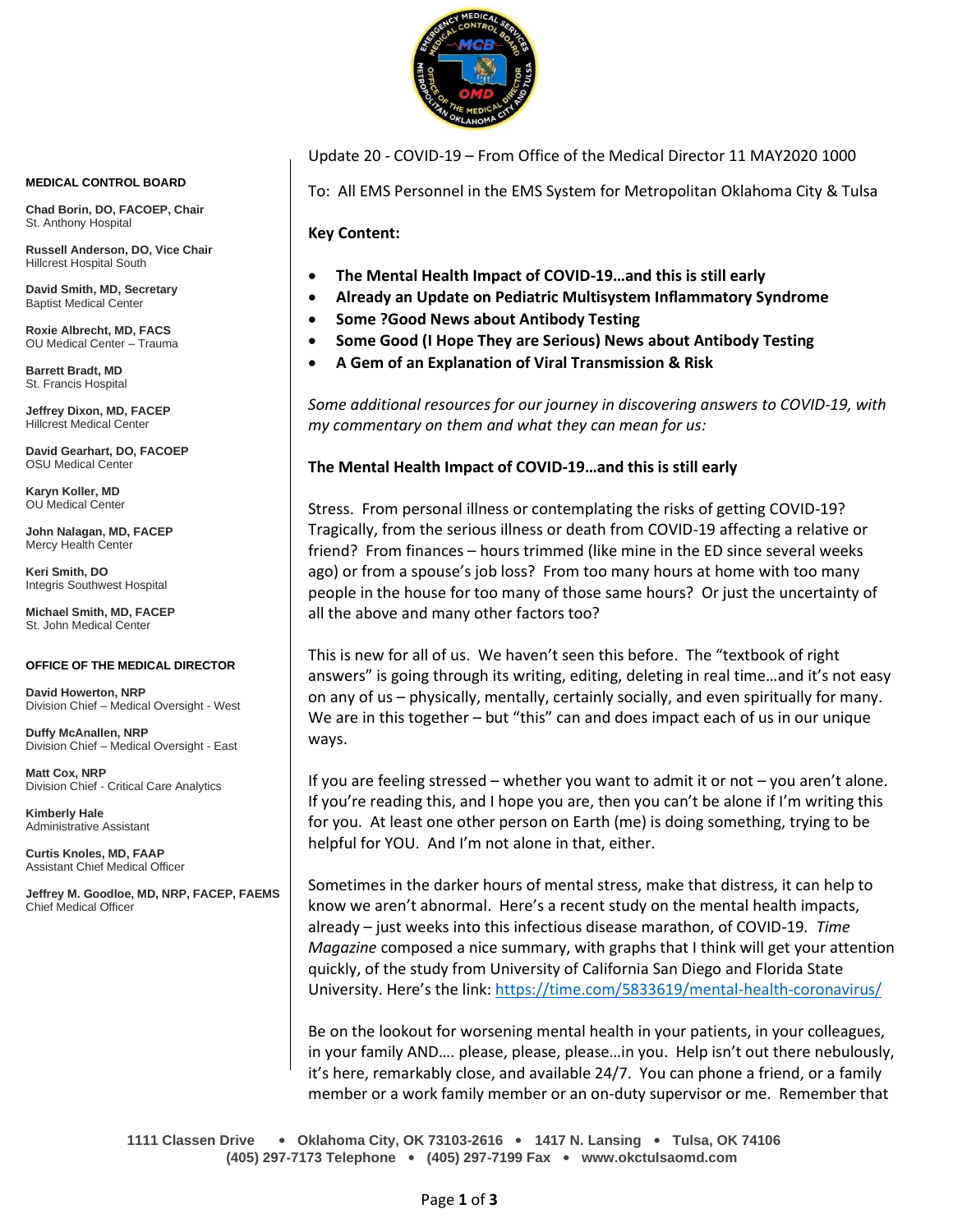any of the above isn't a professionally trained counselor, BUT we sincerely care and we can be the bridge to someone with the right training if you need and deserve more than "just needing to vent to someone that will actually listen for a few minutes."

There's no accident why this is the first topic of this Update. It's critically important. And the stress we all feel is going to mount as we all come to varying grips with the simple, yet horribly unfortunate fact that this virus isn't leaving us anytime soon. Undoubtedly, some of the stress you and I will feel, at least temporarily, will be the stress in our patients.

We sadly, but realistically, need to be prepared for more suicide attempts, acts of violence to others, an increase in substance abuse – alcohol, prescription medications, street drugs. And not just in folks that we might traditionally associate with these illnesses or injuries. I don't want to be a downer. I want to be a realist and if I can share what's on my "radar" for calls/patients ahead, then as we've said…knowledge is power. If I can anticipate, I may not be able to stop the event from an EMS physician/emergency physician standpoint, but I can be at my ready best to intervene, knowing what is more likely than ever to come with the call to 911 and your arrival to the emergency department. So, I want to help you anticipate as well. That can paradoxically reduce stress in you and me by removing the "surprise" of these events in our work.

## **Already an Update on Pediatric Multisystem Inflammatory Syndrome**

Not the kind of update I like to share. Just 3 days ago, I discussed a pediatric COVID-19 effect that looks like Kawasaki's Disease. At the time Update 19 was published, there were no known fatality reports among US children with this multisystem inflammatory syndrome linked to SARS-Cov-2 infection. Sadly, and this is likely the dynamic of the closer we look for things, more often we find them…there were case reports of related pediatric deaths in national media outlets and on credible source social media posts later Friday and over the weekend.

This doesn't change my advisements in Update 19, but I am committed to sharing with you the most accurate information I can bring together in these Updates. When I find something new of importance, you'll get that content summarized and often with helpful links to what I'm reading about it. Dr. Curtis Knoles informs me of at least one case of concern for pediatric multisystem inflammatory syndrome locally, though not a fatality. His comments underscore the importance of looking for the symptoms of this in children. Please see Update 19 on this subject if you haven't read it yet.

#### **Some ?Good News about Antibody Testing**

Time for something cheerier. As much as the world of testing in COVID-19 remains less than settled, here's a report from China that at least brings us some hopeful news. And while hope alone isn't a strategy, we best find some rays of sunshine on a cloudy vista when we can.

This study is in contradiction to the one we discussed in Update 14 from South Korea that called into question whether patients with COVID-19 will reliably make antibodies to the SARS-CoV-2 virus, at least theoretically AND hopefully giving that patient protection against a future COVID-19 infection. Researchers from Chongqing Medical University are reporting in *Nature Medicine* their findings that 100% of a group of 285 patients with a severe COVID-19 illness do produce antibodies that are detected after they recover. One note, all the patients in this study were hospitalized due to the severity of their illness. We can't make the leap to say these findings automatically apply to everyone with any degree, including the asymptomatic degree, of COVID-19 illness. Here's the link to a nice summary of the findings as reported in *The Hill*: [https://thehill.com/policy/healthcare/public-global-health/496660-new-covid-study-raises](https://thehill.com/policy/healthcare/public-global-health/496660-new-covid-study-raises-immunity-hopes-for-recovered)[immunity-hopes-for-recovered](https://thehill.com/policy/healthcare/public-global-health/496660-new-covid-study-raises-immunity-hopes-for-recovered)